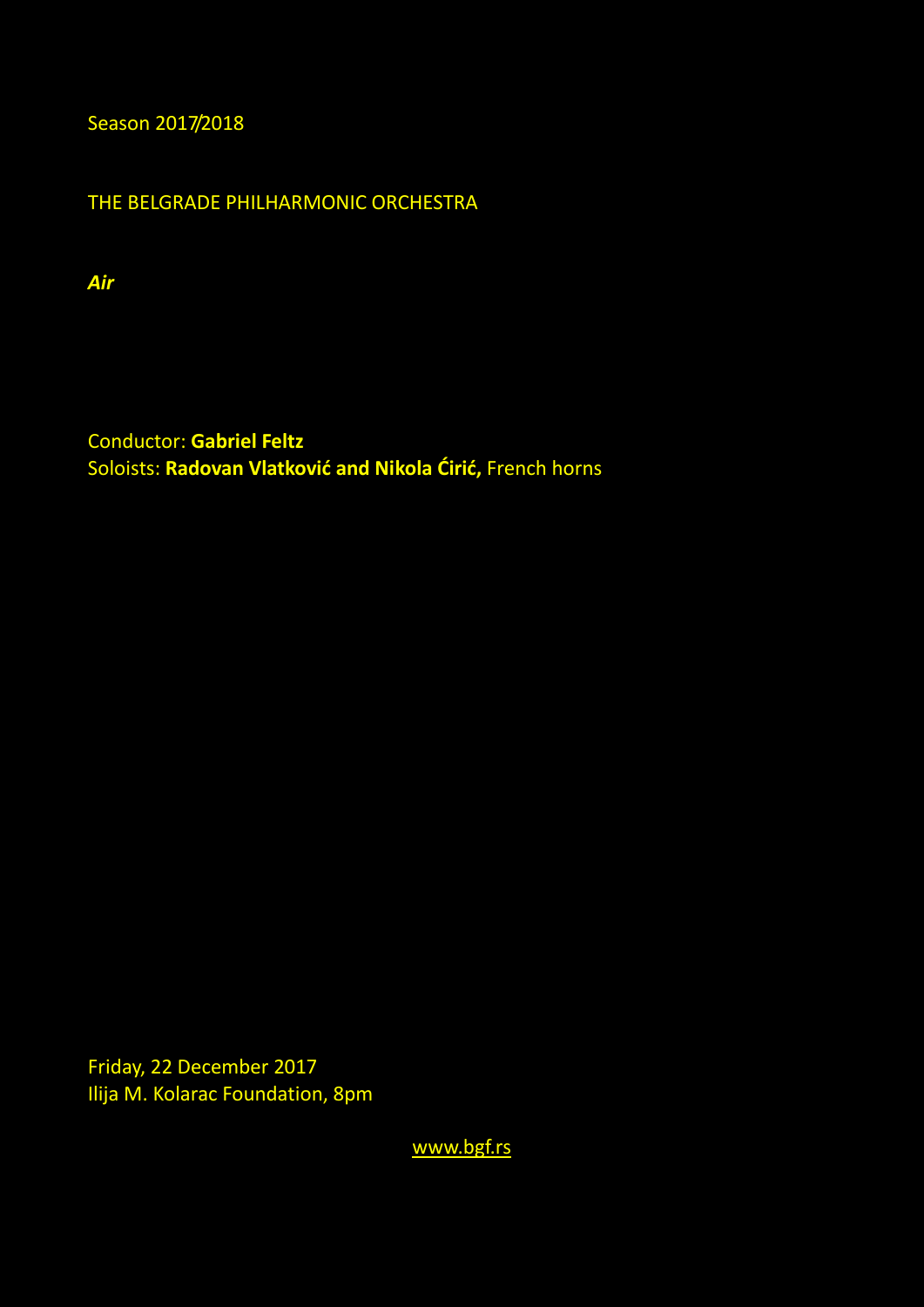Programme:

**Wоlfgang Amadeus Mozart** Concerto for horn and orchestra K 447 in E-flat major

*Allegro Romance (Larghetto) Allegro*

Duration: approx. 16 minutes.

## **Antonio Rosetti**

Concerto for two horns and orchestra in E-flat major

*Allegro maestroso Romance Rondeau*

Duration: approx. 18 minutes.

**Anton Bruckner** Symphony No. 9 in D minor

*Feierlich, misterioso Scherzo. Bewegt, lebhaft. Trio. Schnell Adagio. Langsam, feierlich*

Duration: approx. 65 minutes.

Concertmaster: Miroslav Pavlović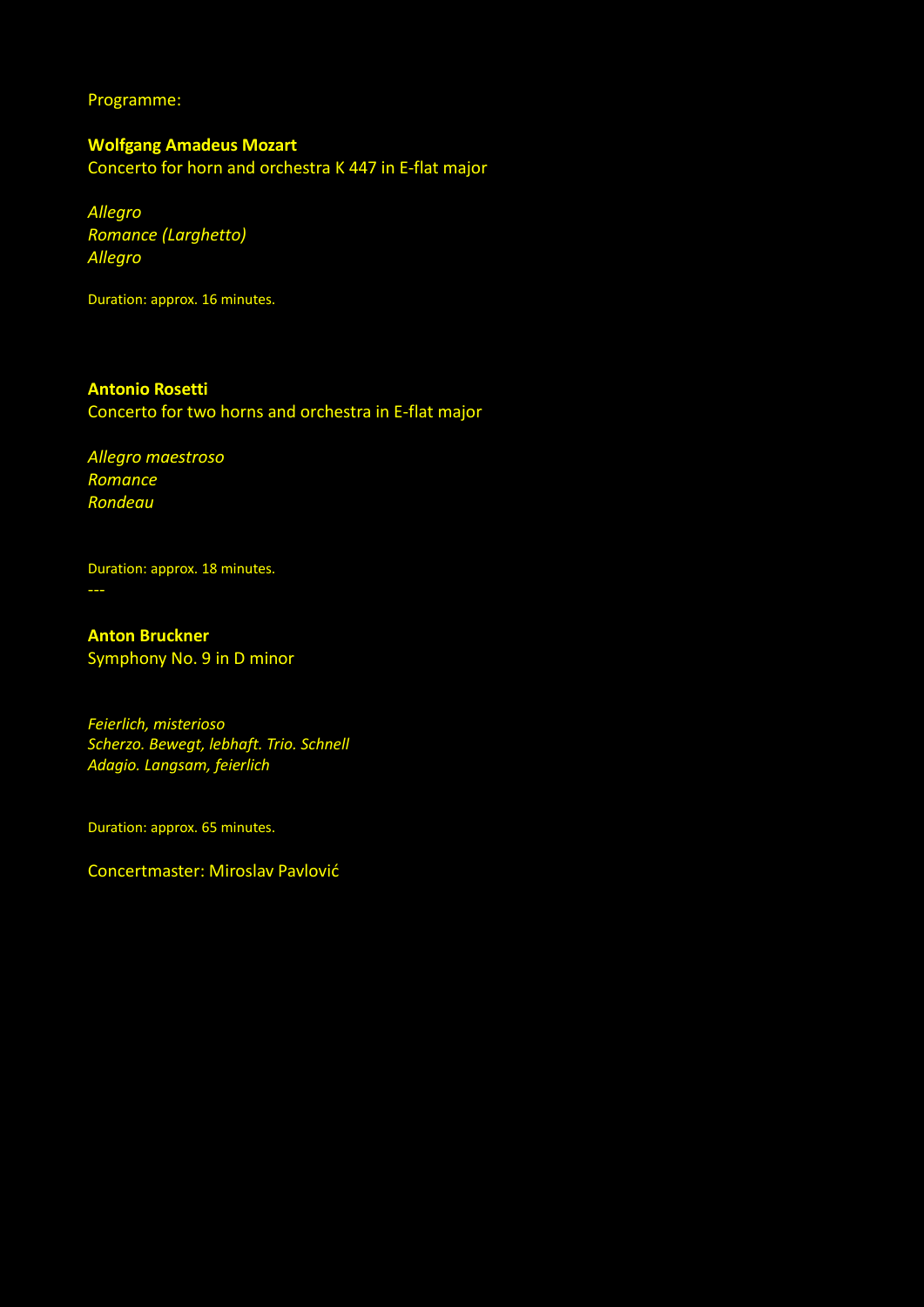Concerto for horn and orchestra К 447 is the third out of the total of four concertos composed by Wolfgang Amadeus Mozart (1756-1791) for this instrument. It was created between 1784 and 1787, during Mozart's Vienna period. When he was only eight years old, Mozart decided he was going to write many good pieces for the French horn one day. This instrument gradually found its way in his oeuvre and, in 1782, the first of four horn concertos was composed ,dedicated to Joseph Leutgeb, one of the most talented hornists of the time and Mozart's childhood friend. The concerto in tonight's programme was written beteween 1784 and 1787. In three contrasting movements, it throws performing challenges at the soloist, accompanied by a string orchestra, clarinets and bassoons. After the introductory *Allegro* comes a long lyric romance, in the Mozartian vocal manner, which is followed by a vigorous finale in the form of a rondo with recognisable, *hunting* signals. The solo section includes many passages that posed quite a challege for the hornists of the time, who played on natural horns, without valves. Nowadays, this is one of the most popular pieces for horn and a part of the standard concerto repertoire.

Italian by name, German by origin, born in what used to be Bohemia, **Antonio Rosetti** (1750-1792) was not only Mozart's contemporary, but also, according to some musicologists, a composer in whose many compositions written for the French horn Mozart found the model for his own horn concertos. It is generally assumed that he wrote 17 concertos for solo horn and 6 concertos for two horns, which established conventions: the middle slow movement is, as an unwritten rule, a romance, whereas the finale, full of dynamism, is often a rondo. Rosetti wrote and dedicated one of the concertos for two horns and orchestra to Franz Zwierzina and Joseph Nagel, the famous virtuoso duo. However, he is still not credited with certainty as the composer of this piece, because its first publications noted the name of a *Mr Haydn* as the composer, which caused yet another dilemma if it was Joseph or Michael. The composition is unusual in that its first and final movements have no cadenzas, while only the second movement marks a place in the score where performers may improvise a cadenza on their own, which was a common practice of the time.

**Anton Bruckner** (1824–1896) started working on his last symphony – Symphony No 9 in D minor in 1887, and continued his work until his death in 1896, leaving the fourth movement unfinished. As a result, many versions were printed after his death, in 1903, 1934, 1951 and the last one in 2000, attempting to present the composer's *intentions* to the public. Tonight's programme includes the last version, which focuses on the facsimiles and corrects certain printing errors from the previous publications of the first three movements.

Deeply religious throughout his life, Bruckner dedicated his last piece *to the beloved God,*  considering it as his *opus summum* and the synthesis of all his achievements. The output is a piece whose tonal and harmonic liberties paved the way to everything that the 20<sup>th</sup> century would bring, firstly in the music by Mahler and Schoenberg, and then later Ligeti and Varese, as well. The introductory movement is written in the sonata form, but with a very special structure at the micro level, with a nonstandard number of thematic materials. Modelled on the concept of Beethoven's Symphony No 9, his second, traditionally slow movement is a scherzo, while the third and, as it would turn out, final movement becomes an adagio, *slow and solemn* with self-quotations from his earlier works. That is why the third movement is today played as final, just as Bruckner wrote it and as he envisaged it as his *farewell to life,* because it has sufficient power to it and perfectly rounds of not only this symphony, but also Bruckner's entire life.

Marija Kostić \*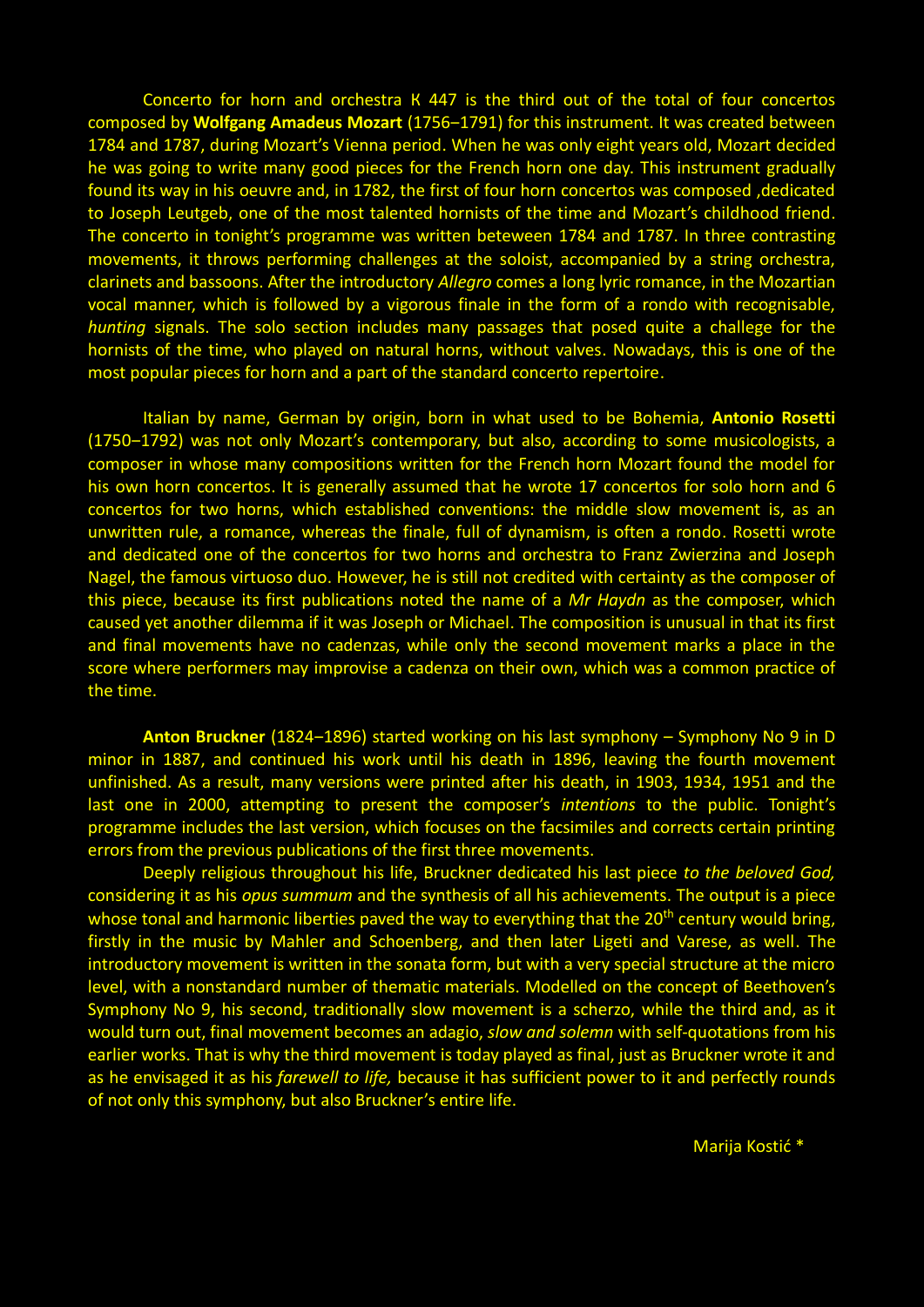The next concert of the Belgrade Philharmonic Orchestra's *Air* series is scheduled on Friday, 19 January 2018, 8pm at the Ilija M. Kolarac Foundation.

## **Cristian Mandeal**

**Aleksandar Latković**, violoncello

- L. Boccherini: Violoncello Concerto No. 9
- D. Shostakovich: Symphony No. 4

Dear subscribers, ahead of each concert of the Belgrade Philharmonic Orchestra, musicologist Maja Čolović-Vasić will be giving introductory words about the pieces in the programme for that evening, at the Kolarac Music Gallery starting at 7.30pm.

Dear visitors, please turn off your mobile phones; you are also kindly reminded that taking photographs and the use of video and audio recording devices is strictly forbidden during the concerts of the Belgrade Philharmonic. We wish you a pleasant evening.

\* In the season 2017/18, the Belgrade Philharmonic Orchestra offers an opportunity to selected young musicologists to enhance their professional training by writing programme notes.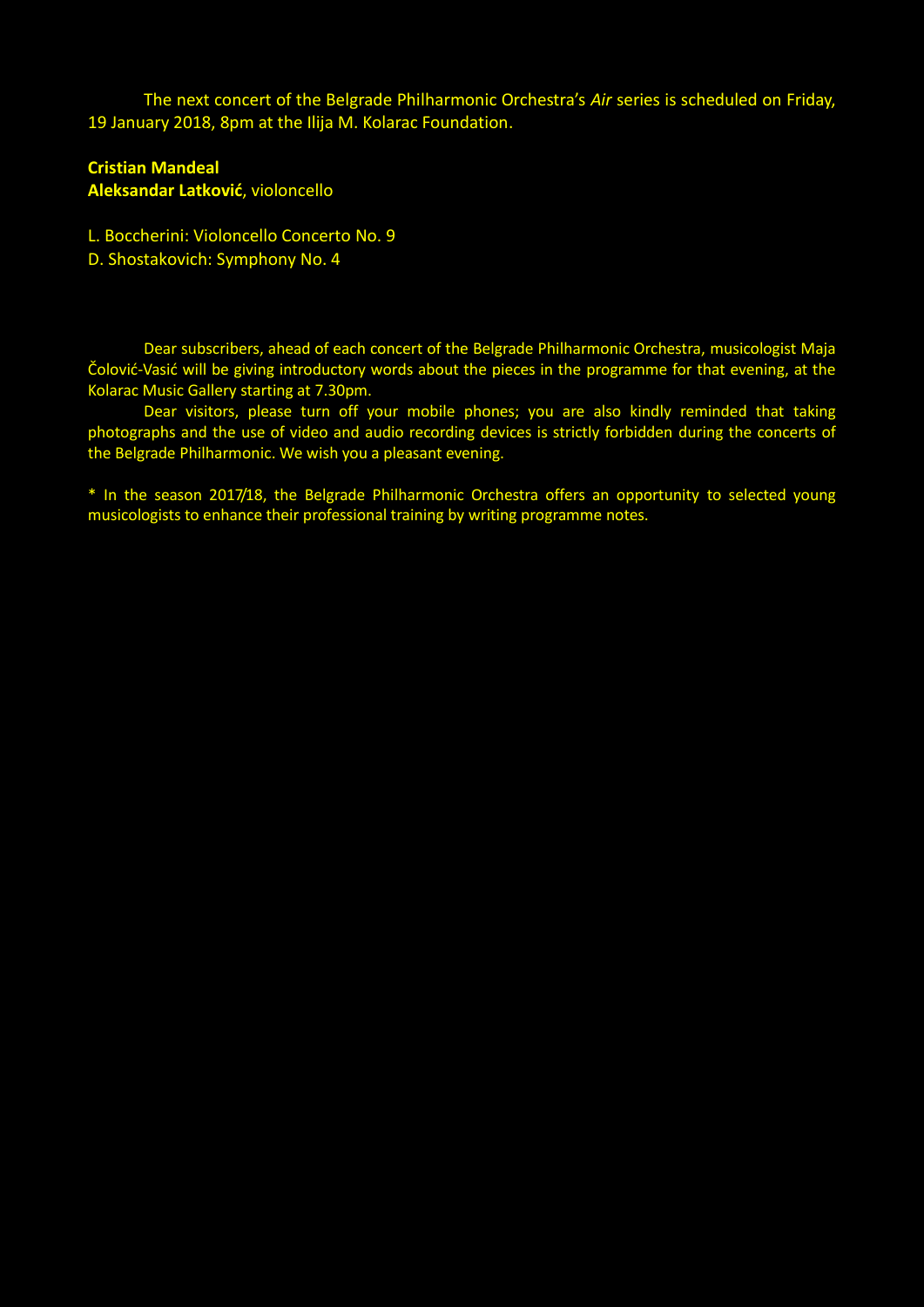The newly appointed Chief Conductor of the Belgrade Philharmonic Orchestra, **Gabriel Feltz** was born in 1971 in Berlin. Since 2013, Feltz has concurrently worked as the Generalmusikdirektor of the Dortmund Opera and Chief Conductor of the Dortmund Philharmonic Orchestra. After three very successful years, his contract has been renewed ahead of time until 2023. After the Philharmonic Orchestra Altenburg-Gera (2001-2005) and the Stuttgart Philharmonic Orchestra (2004 – 2013) this is his third position in a row as chief conductor of a German orchestra. With unusual programs and a marked rise of musical quality he managed to increase audiences significantly with all these orchestras. In 2007, the Sergei Rachmaninoff Foundation awarded Gabriel Feltz and the Stuttgart Philharmonic Orchestra the Prix Rachmaninoff for their exceptionally extensive Rachmaninoff concert cycle. In addition, Feltz has been Principal Guest Conductor at the Basel Theatre (2008- 2013) and had been responsible for several opera productions, which led to the Basel Theatre being named Opera House of the Year in 2009 and 2010.

From 1989 to 1994, Gabriel Feltz studied conducting and piano at the Hanns Eisler Academy of Music in Berlin. After the studies, he became Gerd Albrecht's assistant at the Hamburg State Opera (1994-1995). The first engagements took him to the Lübeck Opera (1995-1997) and the Bremen Theatre (1997-2001).

Gabriel Feltz has conducted leading orchestras in Germany and abroad such as Sächsische Staatskapelle Dresden, the Symphonieorchester of the Bayerischen Rundfunk, the Bavarian State Orchestra, the Deutsche Symphonie-Orchester Berlin, the Konzerthausorchester Berlin, the Frankfurt Opernhaus- and Museumsorchester, Staatskapelle Weimar, the orchestra of the Nationaltheater Mannheim, the Bamberger Symphoniker, the Essen Philharmonic, the Radio Symphony Orchestras of Berlin (RSB), Cologne (WDR), Leipzig (MDR), Hannover (NDR) and Saarbrücken (SR), the German National Youth Orchestra, the Vienna Radio Symphony Orchestra, the Danish National Symphony Orchestra, the Berner Symphonieorchester, the Sinfonieorchester Basel, the Orchestra of the Vlaamse Opera Antwerpen, the RTE National Symphony Orchestra (Ireland), the KBS Symphony Orchestra Seoul, the Orchestre Symphonique de Mulhouse, as well as the Guangzhou Symphony Orchestra, the China National Symphony Orchestra and the Beijing Symphony Orchestra. In 2013/14, Gabriel Feltz gave his highly successful debut at the Komische Oper Berlin with Bernd Alois Zimmermann's *Die Soldaten* and in the same season he conducted the *Flying Dutchman* at the Bavarian State Opera. Gabriel Feltz' personal highlight of the 2014/15 season was Gustav Mahler's Symphony No 8 for the 200<sup>th</sup> Anniversary celebrations of the Musikverein Graz.

The extensive Discography of Gabriel Feltz makes him one of the outstanding conductors of his generation. The repertoire ranges from Mozart and Beethoven to Rachmaninoff, Elgar, Prokofiev, Scriabin and Richard Strauss to Nono and Ligeti. In 2007, Gabriel Feltz started the recording of all Mahler symphonies (Dreyer-Gaido) with the Stuttgart Philharmonic Orchestra. At the moment, the symphonies 1–7 are available. The cycle is highly acclaimed as the most "extraordinary and controversial cycle of the recent years". The recording of Luigi Nono's *Intolleranza* performed by the Bremen Philharmonic Orchestra and the choir of the Bremen Opera under Gabriel Feltz has been awarded the Diapason d'Or in June 2013. Ottorino Respighi's *Belkis – Regina di Saba* has been released in 2013. This recording is the first complete performance of the piece that is highly appreciated by Feltz since its world premiere in 1932 at La Scala, Milano. The TV production of *Aida am Rhein* under Maestro Feltz had an outstanding success all over Europe (live on Swiss TV, 3Sat, RAI, ZDF) and is available on DVD.

His future projects include concerts and opera productions in Berlin, Zürich, Taipei (Taiwan), Köln, Graz, Sendai (Japan) and San Antonio (USA).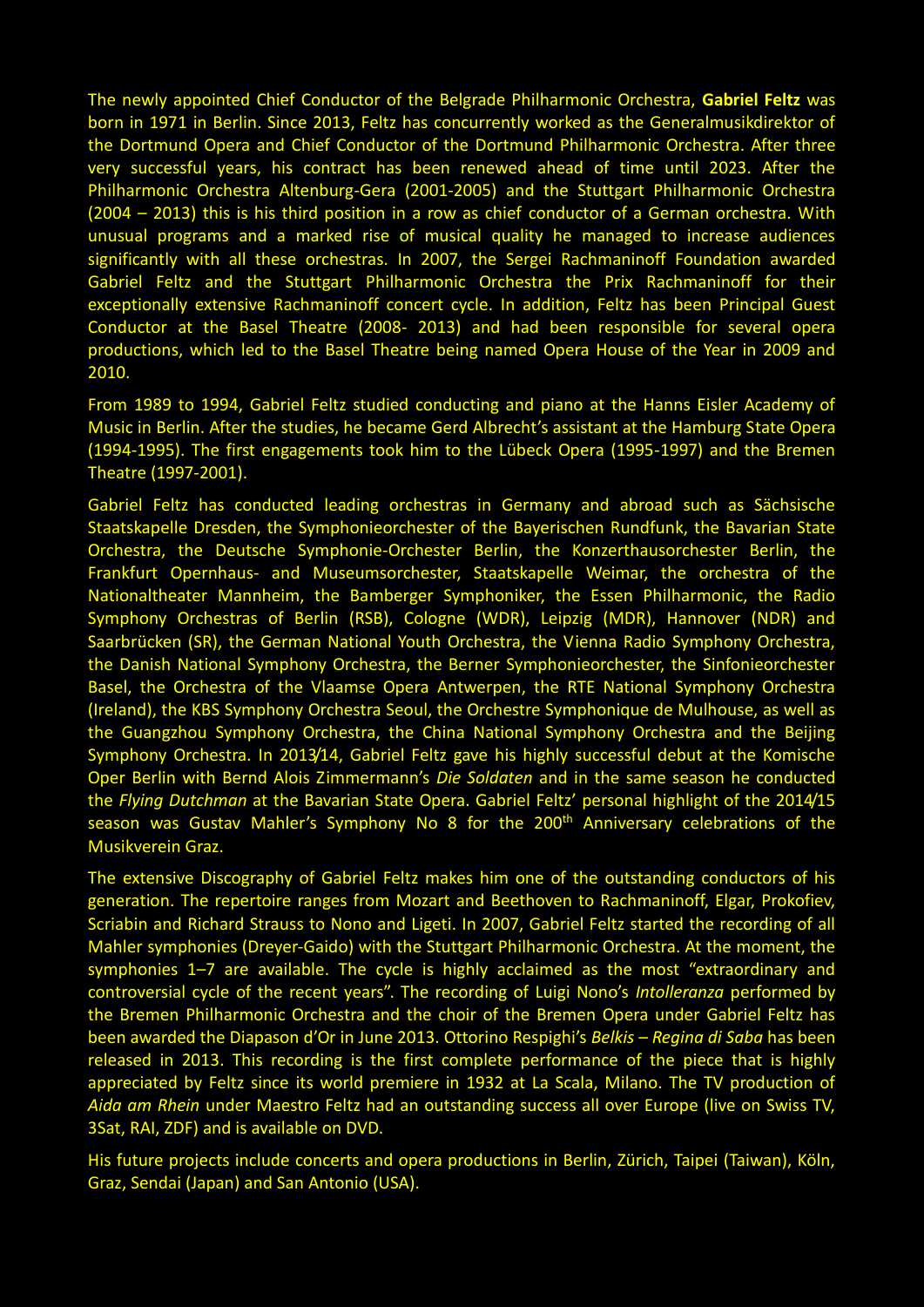One of the leading instrumentalists of his generation, **Radovan Vlatković** has performed extensively around the world as a soloist, popularising the horn as a performer and teacher.

Born in Zagreb in 1962, he completed his studies with Professor Prerad Detiček at the Zagreb Academy of Music and Professor Michael Höltzel at the Music Academy in Detmold, Germany. Radovan Vlatković has won many first prizes in national and international competitions, including the Premio Ancona in 1979 and the ARD Competition in Munich in 1983 – the first to be awarded to a horn player aftre fourteen years. This led to numerous invitations to music festivals throughout Europe including Salzburg, Vienna, Edinburgh and Dubrovnik to name but a few, the Americas, Australia, Israel, Korea as well as regular appearances in Japan.

From 1982 until 1990, he served as Principal Horn with the Radio Symphony Orchestra Berlin (now Deutsches Symphonie Orchester) under Maestros Riccardo Chailly and Vladimir Ashkenazy. From 1992 to 1998, he held the post of Horn Professor at the Stuttgart Musikhochschule. In 1998 he became Horn Professor at the renowned Mozarteum in Salzburg. Since 2000, he has held the Horn Chair "Canon" at the "Queen Sofia" School in Madrid.

Radovan Vlatković has appeared as soloist with many distinguished symphony and chamber orchestras including the Bavarian Symphony Orchestra, Stuttgart Radio Orchestra, Deutsches Symphonie Orchester, Munich Chamber Orchestra, BBC Symphony Orchestra, City of Birmingham Symphony Orchestra, English Chamber Orchestra, Scottish Chamber Orchestra, Academy of Saint Martin in the Fields, Mozarteum Orchestra, Camerata Academica Salzburg, Vienna Chamber Orchestra, Santa Cecilia Orchestra Rome, Rotterdam Philharmonie, the orchestras of Berne, Basel and Zürich, the Lyon and Strassbourg Orchestras, NHK Orchestra, Tokyo Metropolitan and Yomiuri Orchestra, Adelaide and Melbourne Orchestras.

Between 2000 and 2003, he was Artistic Director of the September Chamber Music Festival in Maribor, Slovenia. He regularly performs with András Schiff, Heinz Holliger, Elmar Schmid and Klaus Thunemann. Very much in demand as chamber musician, he has performed at Gidon Kremer's Lockenhaus, Svyatoslav Richter's December Evenings in Moscow, Oleg Kagan and Natalia Gutman's Kreuth, Rudolf Serkin's Marlboro, András Schiff's Mondsee, Vicenza and Ittingen Festivals as well as Kuhmo, Prussia Cove and Casals Festival in Prades.

Radovan Vlatković has participated in first performances of works by Elliott Carter, Sofia Gubaidulina, Heinz Holliger and several Croatian composers who have written concertos for him. In May 2008 he premiered the Horn Concerto written for him by Krzysztof Penderecki, together with the Bremen Philharmonic and the composer conducting. There were further performances in Japan, Taiwan as well as in Poland for the occasion of the composers seventy-fifth birthday. Further performances are scheduled for Germany, Spain, Italy and Croatia as well as a performance in the Berlin Philharmonic Hall with his former orchestra, Deutsches Symphonie Orchester, under Vladimir Ashkenazy. In the season 2008/09, Vlatković continued his activity as "artist-in-Residence" with the Verdi Orchestra in Milano.

Radovan Vlatković has received the German Critics Award for several of his discs. His numerous recordings include Mozart and Strauss Concertos with the English Chamber Orchestra and Jeffrey Tate, works by Saint-Saens with the Ensemble Orchestral de Paris and Jean-Jacques Kantorow, the Britten Serenade for tenor, horn and strings with Neil Jenkins and the Oriol Ensemble in Berlin, Concertos for two horns by Leopold Mozart and Fasch with Herrmann Baumann and Academy of Saint Martin in the Fields and Iona Brown. More recordings including chamber music have been issued by EMI, DECCA, Philips, Deutsche Grammophon, Teldec, Dabringhaus & Grimm and Denon labels.

In 2014, Vlatković was awarded an Honorary Membership of the Royal Academy of Music (Hon